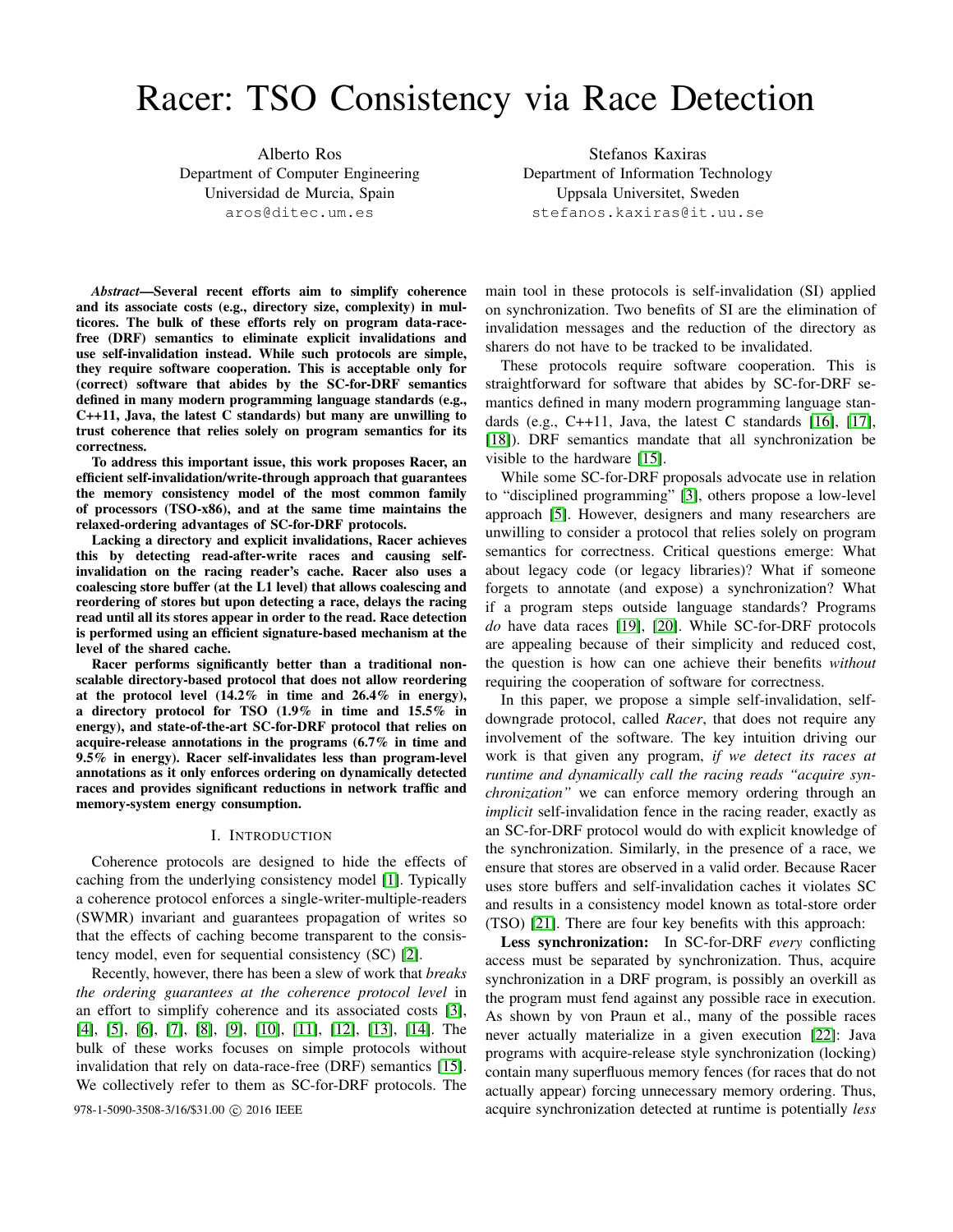than the (acquire) synchronization that a DRF program would employ. This is a powerful property, captured in our approach, as it enforces no more than the necessary ordering for *a* specific execution.

Relaxed load→load order in the absence of races: Relaxing load→load order is particularly important for performance. Without this relaxation, non-blocking caches, multiple outstanding misses, and even memory-level parallelism (MLP) would not be effective. Load→load order can be relaxed for both SC [\[23\]](#page-12-6) or TSO [\[24\]](#page-12-7) *as long as this relaxation is not "seen" by races.* Racer detects data races during execution and easily manages load→load relaxations.

Relaxed store→store order and store-wait-free operation: While a store buffer (TSO) is essential for performance, many workloads experience significant blocking due to its limited size and the need to enforce store→store order (required in TSO). An extended coalescing store buffer at the L1 [\[24\]](#page-12-7), solves the problem by relaxing store→store order but relies heavily on expensive speculation, checkpointing (outside the core), and rollback in the case of a race. Racer delays the response to a racing read and offers the same extended L1 store coalescing capabilities but without any speculation, checkpointing or rollback cost, effectively providing storewait-free operation by default.

Implementation Efficiency: To detect runtime races we are inspired by efficient techniques that were developed for threadlevel-speculation (TLS) and transactional memory (TM) (e.g., Ceze's et al. "Bulk" [\[25\]](#page-12-8)). While such methods were developed *given* an underlying SC-capable protocol (based on invalidation), we turn the table and now use race-detection not to detect memory dependence violations due to speculation (TLS) or unsynchronized execution (TM) but in fact to enforce consistency with self-invalidation and *buffered* write-through (also known as self-downgrade [\[12\]](#page-11-11)). We use signatures (one per core) to record and detect unseen writes.

Resulting memory model: Self-invalidation and write-through buffers violate a required ordering for SC (store→load) and therefore, with such a starting point we cannot offer SC (e.g., correctly run Dekker's algorithm— Section [V\)](#page-6-0). However, few contemporary systems implement SC (the IBM Series Z comes close [\[26\]](#page-12-9)). The bulk of the systems in use today implement TSO or weaker memory models. Our approach provides TSO ordering (Section [V\)](#page-6-0) and thus is compatible with the vast majority of systems and software.

Contributions: In this paper, we propose *Racer*:

• A novel self-invalidation/write-through approach that provides TSO and: i) requires *no support from the software nor any DRF guarantees*; ii) eliminates directory, explicit invalidations, tracking of the sharers/writers, and indirection; iii) does not rely on timestamps (to derive ordering) and their associated overheads; and iv) does not impose a coarse coherence-granularity that can result in falsesharing. Since Racer is strictly request/response it allows for virtual caches as shown in [\[6\]](#page-11-5). (Section [III\)](#page-2-0)

- Efficient signature-based race detection to drive selfinvalidation and write-through. (Section [III-C\)](#page-3-0)
- Self-invalidation on run-time detected races, enforcing only the necessary memory ordering for an execution.
- Simple and efficient L1 coalescing store buffers, integral to Racer, that achieve the same benefits as prior, more complex, store-wait-free proposals based on speculation, checkpointing, and rollbacks [\[24\]](#page-12-7). Racer coalescing store buffers are non-speculative, allow unordered cache-line write-throughs, while still preserving the observed TSO store→store orderings. (Section [III-E\)](#page-4-0)
- Simple prediction (based on race detection) of program acquire/release points for fast propagation of release-stores and fast detection of future races. (Section [IV\)](#page-6-1)
- Straightforward scaling to distributed last-level cache (LLC) banks. (Section [III-G\)](#page-5-0)

We evaluate Racer using a wide range of Splash2 and Parsec benchmarks and find that it improves by 6.7% the performance of an efficient SC-for-DRF protocol (modeled after VIPS-M [\[5\]](#page-11-4)) which requires static annotations for the synchronization in the programs. At the same time, it reduces the amount of self-invalidated data by 51.0%, resulting in energy savings of 9.5% in the TLB, caches, and network. Compared to a non-scalable directory protocol it improves execution time by 14.2% and energy consumption by 26.4%. All this is achieved using only very modest race detectors for a total storage lower than 18 KiB per core.

## II. BACKGROUND AND MOTIVATION

A large body of work aims to optimize coherence. Comparing various proposals is difficult, since there are many factors that should be considered. Some proposals optimize an aspect of a protocol but often have to compromise on others. Table [I](#page-2-1) gives an overview (for a number of interesting recent proposals) focusing on some common weaknesses in protocol designs:

- **DRF:** The protocol requires DRF semantics. While DRF semantics simplify coherence [\[3\]](#page-11-2), [\[5\]](#page-11-4), [\[7\]](#page-11-6), [\[12\]](#page-11-11), [\[13\]](#page-11-12), [\[27\]](#page-12-10), the resulting proposals cannot support legacy code that is not guaranteed to adhere to SC-for-DRF. One exception is RC3 [\[14\]](#page-11-13) that although not tied to DRF semantics, requires them for efficiency reasons.
- Dir: The protocol is based on an invalidation directory. A large body of work aims to offer scalable invalidation directories [\[28\]](#page-12-11), [\[29\]](#page-12-12), [\[30\]](#page-12-13), [\[31\]](#page-12-14), [\[32\]](#page-12-15), but often at the cost of increasing complexity.
- Timestamps: The protocol is based on timestamps. Such protocols [\[8\]](#page-11-7), [\[14\]](#page-11-13), [\[33\]](#page-12-16), [\[34\]](#page-12-17), [\[35\]](#page-12-18) effectively derive ordering information via global clocks or local optimized Lamport-like clocks [\[36\]](#page-12-19) to enforce strong memory models (SC or TSO). Timestamp overhead and complexity is comparable to that of directory protocols (albeit more scalable). Supporting SC is likely not required in practice as few contemporary systems support it (e.g., IBM Series Z). The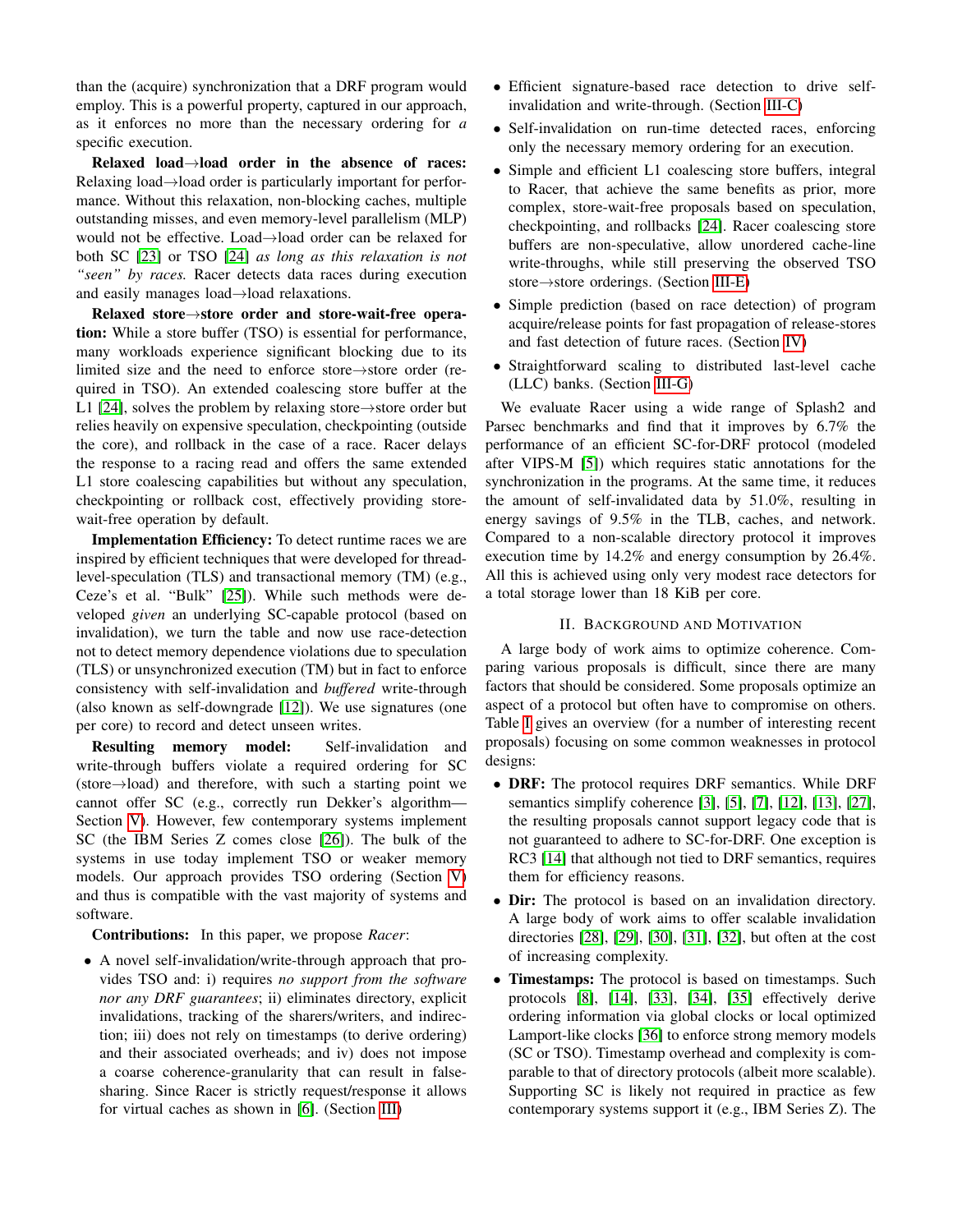TABLE I PROTOCOL WEAKNESSES

<span id="page-2-1"></span>

|                               |            |                     |              | Area & Complexity   |                     | Protocol |                          |
|-------------------------------|------------|---------------------|--------------|---------------------|---------------------|----------|--------------------------|
| Protocol                      | Strength   |                     | DRF Dir Time | <b>B</b> cast       |                     |          | False-S Ind/Fwd Slow-Rel |
| $Dir_{N}$                     | SC         |                     |              |                     |                     |          |                          |
| Snooping                      | SС         |                     |              |                     |                     |          |                          |
| SPEL [37], [38]               | SС         |                     |              |                     | $\mathcal{N}^{(*)}$ |          |                          |
| TARDIS [34]                   | SC.        |                     |              |                     |                     |          | $\mathcal{V}^{(*)}$      |
| <b>TSO-CC [33]</b>            | <b>TSO</b> |                     |              | $\mathcal{N}^{(*)}$ |                     |          | $\mathcal{N}^{(*)}$      |
| RC3 [14]                      | TSO        | $\mathcal{N}^{(*)}$ |              | $\mathcal{N}^{(*)}$ |                     |          | $\mathcal{N}^{(*)}$      |
| TC-weak [8]                   | SC-for-DRF |                     |              |                     |                     |          | $\mathcal{N}^{(*)}$      |
| DeNovo/ND [3], [7] SC-for-DRF |            |                     |              |                     | $\mathcal{N}^{(*)}$ |          |                          |
| DeNovoSync [13]               | SC-for-DRF |                     |              |                     | $\mathcal{N}^{(*)}$ |          | $\mathcal{N}^{(*)}$      |
| $Dir1-SISD$ [27]              | SC-for-DRF |                     |              |                     |                     |          | $\mathcal{N}^{(*)}$      |
| <b>VIPS</b> [5]               | SC-for-DRF |                     |              |                     |                     |          | $\checkmark$ (*)         |
| Callbacks [12]                | SC-for-DRF |                     |              |                     |                     |          |                          |
| Racer                         | TSO        |                     |              |                     |                     |          |                          |

 $\sqrt{x^*}$  indicates only in some cases

protocols that support TSO (TSO-CC [\[33\]](#page-12-16), RC3 [\[14\]](#page-11-13)) relax timestamp-derived ordering to fit a less strong consistency model than SC, but still suffer the full overheads of timestamps (same as their SC-capable counterparts).

- Broadcast: The protocol requires Broadcast. Broadcast generates traffic, limits scalability, and requires network support. Broadcast on corner cases, e.g., read-only optimization [\[14\]](#page-11-13), [\[33\]](#page-12-16), incurs the full cost and complexity of supporting broadcast even if it is *rarely used*.
- False-Sharing: Protocols that keep coherence information at a cache-line granularity suffer from false-sharing that is detrimental to performance. SPEL [\[37\]](#page-12-20), [\[38\]](#page-12-21) avoids false sharing only for DRF accesses, while DeNovo [\[3\]](#page-11-2), [\[7\]](#page-11-6), [\[13\]](#page-11-12) employs dirty and touched bits at the designated DRF granularity.
- Indirection and forwarding: Indirection (via the directory or the LLC) increases complexity, slows resolution of reads, and complicates virtual-cache coherence [\[6\]](#page-11-5). Only strictly request-response protocols avoid indirection completely.
- Slow Release: Protocols that use timestamps and implement leases or expirations for cache lines, can delay write propagation. Other approaches avoid premature invalidations by using exponential back-off [\[5\]](#page-11-4), [\[13\]](#page-11-12), but at the cost of not seeing writes immediately.

While our analysis is by no means complete with respect to all the weaknesses that one can examine in a coherence protocol, we note that for those we examined, no protocol seems to be "weakness-free" (Table [I\)](#page-2-1). Many works target a set of properties but in the process they have sacrifice (to a greater or lesser degree) some others: even Callbacks [\[12\]](#page-11-11), which seems to eliminate many of the weaknesses, relies *heavily* on DRF and in fact imposes *increased* burden to the programmer beyond simply annotating synchronization. The proposal in this paper, *Racer*, eliminates most of these weaknesses.<sup>[1](#page-2-2)</sup> Compared to the state-of-the-art, performs equally well, while leading by a wide margin on traffic- and energy-reduction.

## <span id="page-2-0"></span>III. ENFORCING CONSISTENCY WITH RACE DETECTION

An SC-for-DRF protocol provides coherence by selfinvalidating and writing-through shared data on synchronization points. These operations take the form of fences (e.g., as in [\[12\]](#page-11-11)): synchronization—which actually constitutes races is exposed to the protocol by fences inserted in the code.

Our challenge is to invoke self-invalidation/write-through fences without any a-priori knowledge of program synchronization. Fundamentally, we seek to detect races during program *execution* which we can equate to synchronization points. We assign acquire semantics on a read involved in a race (causing an implicit self-invalidation fence on the reading core) and release semantics on a racing write (ensuring that the store order of the writer is correctly observed by the racing read). All other accesses not involved in a race effectively become data-race-free. These accesses are unordered between races but become ordered with respect to the races. The resulting memory model as we will show (Section [V\)](#page-6-0) is TSO.

## *A. Private/Shared Data Classification*

We start with a self-invalidation/write-through protocol because of its simplicity: lack of directory to track sharers and writers, lack of explicit invalidations, lack of indirection, and lack of timestamps (to detect and enforce ordering). We assume that we have private caches that are self-invalidated on demand (SI-caches). The first step to make self-invalidation effective is to restrict it to "shared" data. Data classification into Private and Shared is widespread [\[30\]](#page-12-13), [\[39\]](#page-12-22), [\[40\]](#page-12-23), [\[41\]](#page-12-24), [\[42\]](#page-12-25), [\[43\]](#page-12-26) and can be done with either a page-base OS-assisted approach [\[5\]](#page-11-4), [\[30\]](#page-12-13), [\[39\]](#page-12-22), [\[44\]](#page-12-27) or with hardware solutions [\[27\]](#page-12-10), [\[32\]](#page-12-15), [\[43\]](#page-12-26), [\[45\]](#page-12-28). The actual approach is not relevant to this work as it is an orthogonal optimization; we use an OS-assisted approach for the evaluation, but equally well could chose any other.

*We self-invalidate only the shared data in the local SIcaches.* Private data do not affect consistency [\[42\]](#page-12-25). Thus, accesses to private data do not invoke any of the mechanisms described herein, relieving such mechanisms from significant pressure. The only requirement to satisfy is that in a private to shared transition, the corresponding dirty data must be written through to the LLC before allowing the access that causes the transition to continue. This is standard practice in all previous works.

## *B. Overview*

Central to Racer is a structure called RAWR that detects Read-After-Write races. This structure is a signature-based table that sits at the level of the shared LLC cache<sup>[2](#page-2-3)</sup> (see Section [III-C\)](#page-3-0).

A load that *misses* in the L1 sends a request to the LLC where the RAWR is located. If a race is detected in the RAWR then the following actions are taken:

1) The LLC access is delayed until possibly outstanding stores from the writer core are made globally visible in

<span id="page-2-2"></span><sup>&</sup>lt;sup>1</sup>Only requiring broadcast in some cases which, however, can efficiently implemented with global wires.

<span id="page-2-3"></span> ${}^{2}$ For simplicity we assume a 2-level cache hierarchy where L1 represents collectively a core's private caches and LLC represents the shared cache.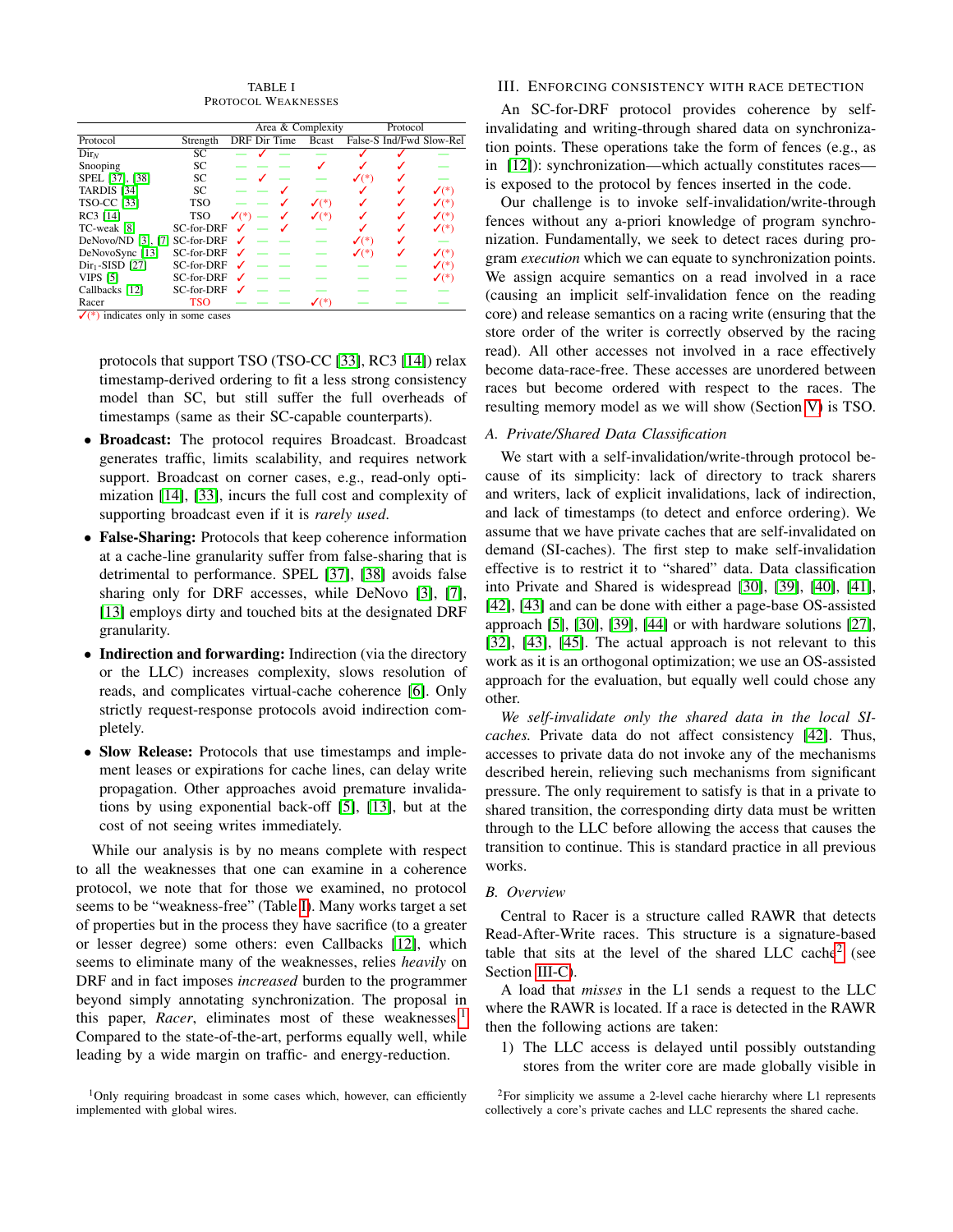a correct order. Two other small helper structures, the Outstanding-Store Owner (OSO) and the Ack counter Array are used for this purpose (see Section [III-E\)](#page-4-0).

- 2) After the LLC access, the response to the core enforces an implicit self-invalidation fence (SI-fence) before the load is serviced with the requested data.
- 3) The SI-fence waits for all outstanding loads prior to the racy load to complete, squashes speculative loads that issued after the racy load, and then causes a selfinvalidation of all the *shared* data in the core's L1.

When do we check for races? Not every load is sent to the RAWR—only L1 misses go to the RAWR as they have to go to the LLC anyway. In a self-invalidation cache, since we have no explicit invalidations, this would allow a load to hit indefinitely on stale data, instead of detecting a race.

To prevent this from happening, each L1 cache line can only be accessed for a limited time before causing a (nonblocking) *check* for a race. A small decay-like coarse-grained counter per cache-line (e.g., 2-bit), ticks every 1000 cycles. When the counter saturates, the next access to the cache line emits a check and resets the counter.

The check for a race only invalidates the corresponding L1 cache line *if it detects a race* in the RAWR —no further action is taken. This solitary invalidation, causes the *next* access to miss, detect the race, and self-invalidate all the shared data in the L1 via an implicit SI-fence. This simple approach works well in the common case of spin-loops, while causing minimal disturbance otherwise. In contrast, another similar approach, TSO-CC, allows a cache line to be accessed for a limited number of times before it *invalidates and causes a miss* [\[33\]](#page-12-16), [\[14\]](#page-11-13). In TSO-CC invalidation of the cache line is unavoidable (does not depend on race detection) and the cache line counter must be ticked with every access to the cache line.

Granularity: An issue in many cache coherence protocols is that they maintain coherence information (e.g, in directories) on a cache-line granularity. This can lead to disruptive *false sharing*. In Racer, changing the granularity from cache line to word (or byte) is straightforward because it is based on signatures and the cost remains the same. However, additional support is required in the caches (per-word dirty bits) and some operations become more complex (e.g., reading a cache line from the LLC requires checking for races on every word). Since the impact of false sharing on our benchmarks is not great we consider only cache line granularity for the rest of the paper.

## <span id="page-3-0"></span>*C. The RAW race detector*

At the heart of Racer is a structure, called RAWR (RAW-Race detector), that records, in a concise manner, stores that a core has not "seen" yet. RAWR uses an array of signatures (Bloom filters [\[46\]](#page-12-29)), one filter per core (Figure [1\)](#page-3-1).  $3$ 



<span id="page-3-1"></span>Fig. 1. An example of the operation of the RAWR.

To explain the RAWR operation we will assume for the moment that each store (target address and data) is sent to the LLC in order. A store inserts its target address in the signature of all *other* cores —not of its own core— and stores its data in the LLC. In Figure [1.](#page-3-1)a for example, core 0 inserts address a into the signatures of cores 1,2, and 3. A core has not "seen" any of the stores in its RAWR signature until it tries to read from an address that is already inserted there by a store (e.g., core 1 accessing address  $\circ$  in Figure [1.](#page-3-1)b). At that moment a RAW race is detected.

When a core detects a race in RAWR, we clear its signature (Figure [1.](#page-3-1)c), and begin recording new stores in it. Clearing the signature is a simple set-row-to-zero operation, and it is done because it gives more accurate race detection—not for correctness.

Self-cleaning: A useful property of the RAWR is that it is self-cleaning when races appear infrequently. With the passage of time, signatures become saturated with stores, raising the possibility of detecting spurious races due to aliasing. When this happens signatures are cleared, allowing for a new set of stores to be recorded. A spurious race causes an extra selfinvalidation but this is not a concern if it happens rarely. This is evidenced in our evaluation.

RAWR vs. TagLess: The RAWR structure bears similarity to the *TagLess* directory [\[28\]](#page-12-11), which also has a signature per core and records *sharers* per address (column-wise) with the intent to invalidate them on a write. The RAWR on the other hand, although similar in structure, is used quite differently. The novelty of the RAWR is not the detection of RAW races per se, as this is straightforward. Rather, it is the way this race detection drives self-invalidation in the core caches and manages write-through to provide TSO. The clearing of the signatures in RAWR is also much simpler (set to zero) than in TagLess directories which need either counter-based Bloom filters or partitioning of the Bloom filters to avoid conflicts [\[28\]](#page-12-11).

<span id="page-3-2"></span><sup>&</sup>lt;sup>3</sup>Signatures in this figure are simple one-bit address hashes (for illustration purposes) but in reality we have tested the approach with different Bloom filter implementations including H3 [\[47\]](#page-12-30) (both with single and multiple hash functions), Bulk [\[25\]](#page-12-8), and Xor (LogTM [\[48\]](#page-12-31)). For the evaluation we employ Bulk signatures as they provide the best performance.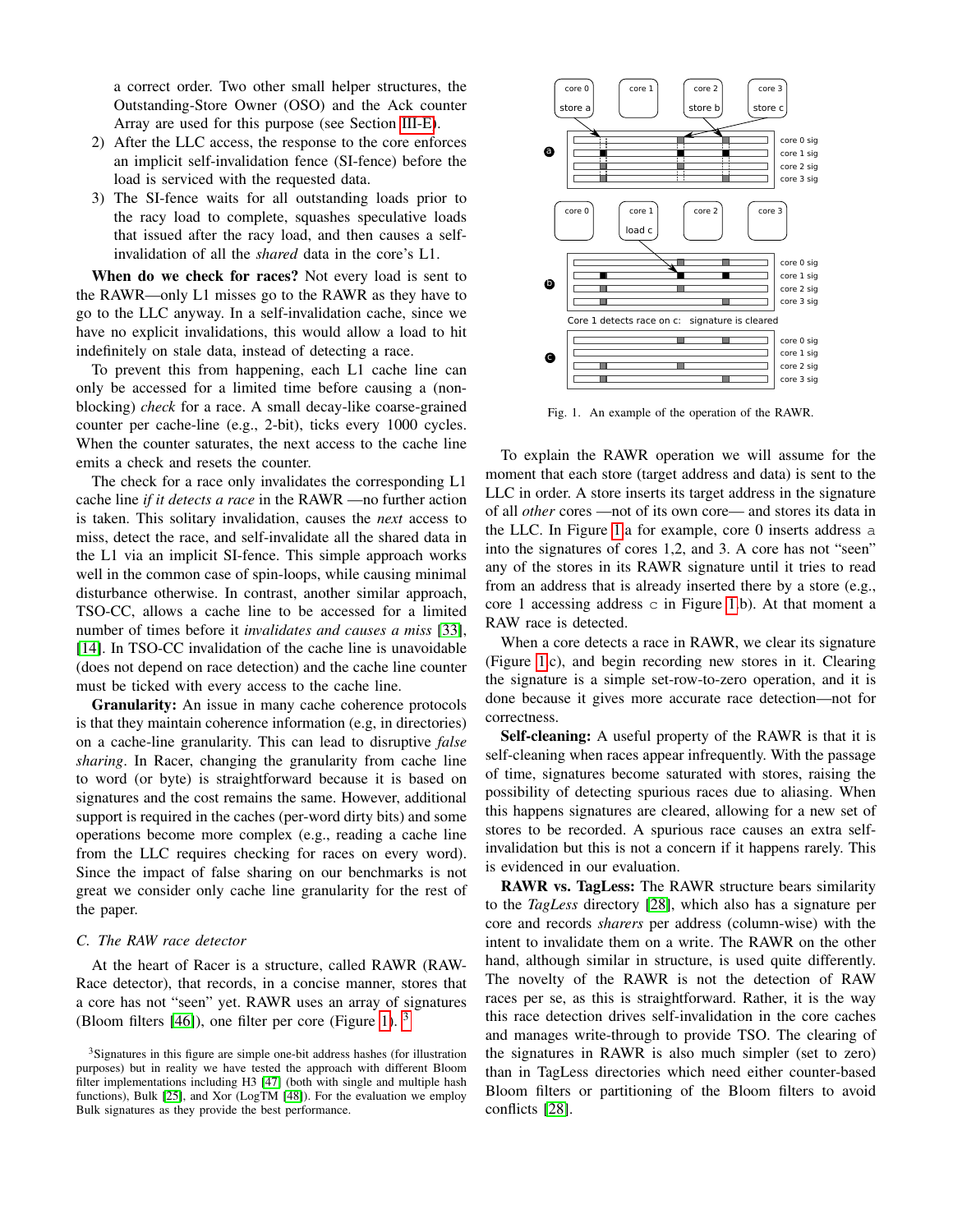

<span id="page-4-1"></span>Fig. 2. CSB: (a) word, (b) line, (c) bulk.

#### *D. Collapsed Order*

A core cannot discern order in the stores it sees upon detecting a race. It appears to a core that all the stores (since the core's last race detection) were performed together. Each core has a different picture of the set of stores that appear to be performed together, depending on the detection of races on that specific core. For this reason, we refrain from saying that all stores seen by a core have been performed "atomically." Instead, we refer to this as *Collapsed Order* meaning that a core discerns only one order (all stores at the same time), but that does not necessarily mean that the same stores are unordered for other cores.

As Wenisch et al. have shown [\[24\]](#page-12-7), and as we will explain in detail below for our approach (Section [V\)](#page-6-0), seeing at once all the stores that precede a racy store is sufficient to support the observable TSO orderings.

## <span id="page-4-0"></span>*E. Store coalescing*

In Collapsed Order all the stores preceding a racy store must appear at once to the core that detects the race. This allows a general coalescing store buffer, but additional guarantees must be given in the presence of a race.

We assume an L1-level store buffer, called Coalescing Store Buffer (CSB), as shown in Figure [2.](#page-4-1) Conceptually, this store buffer could be integrated with the core's store buffer but in this paper, we describe it independently.

The core emits loads, stores, atomics and fences, to the L1. A store writes its data in the L1 and enters its target address in the CSB. Memory fences and atomic instructions (i.e., atomic RMW) drain both the core's store buffer and the CSB before executing (atomics) or committing (fences). Evictions of L1 lines that are resident in the CSB require draining of the CSB (explained below). Lastly, a timer causes the draining of the CSB (and the core's store buffer) after some period of writethrough inactivity to guarantee forward progress. Similarly to the cache-line timer for the race checks, the CSB timer is a coarse grain counter that starts with the insertion of the oldest entry in the CSB and when it reaches saturation causes a writethrough and resets.

We examine three ways that the CSB can be drained (written-through to the LLC):

Word: (Figure [2.](#page-4-1)a). Store→store order can be naively ensured by writing through each store to the LLC *in order*. The main problem of this option is the serialization of all stores and the amount of traffic generated (for every store, the data message and an ack to confirm that it arrived to the LLC), even if this only concerns stores on shared data [\[5\]](#page-11-4).

Line: (Figure [2.](#page-4-1)b). Coalescing *consecutive* stores to the same cache line (e.g., b0 with b1 and  $c0$  with  $c1$  in [2.](#page-4-1)b) can still guarantee FIFO order because when the cache line exits the CSB it is written through to the LLC atomically. The CSB keeps the necessary per-word dirty bits to write-through the relevant cache-lines as *diffs* to the LLC, so that all the *modified* words of a cache line appear indivisibly—in Collapsed Order. While better than the first, this option serializes cache-line write-throughs and still requires an ack per cache line.

The above two options expose stores to the LLC (and the RAWR) in order, avoiding the troublesome case of coalescing *across* another cache line: For example, in Figure [2](#page-4-1) store b2 can coalesce with  $[b0, b1]$  but only across cache line C; similarly store  $c2$  coalesces with stores  $[c0, c1]$  but only over cache lines D and B. Exposing cache line B could violate store→store order unless C and D are also exposed at the same time.

Bulk: (Figure [2.](#page-4-1)c). Bulk write-through relaxes store→store order as long as all stores appear in Collapsed Order with respect to any core that races with any of them. Bulk writethrough drains the CSB completely by writing-through *all* its cache lines. The benefit is twofold: it allows any coalescing across cache lines (Figure [2.](#page-4-1)c) and lets individual cacheline write-throughs proceed in any order to the LLC. Bulk write-through starts either when the CSB is full or when the maximum write-through delay has been reached (for the oldest entry in the CSB). The corresponding modified cache lines are written to the LLC as diffs. While in Bulk write-through, the CSB does not accept any new stores from the core until it empties. Obviously, a double-buffering optimization can be used in this case, where one part of the CSB is draining while another accepts new stores. Only one ack is required for all the contents of the CSB, regardless of the order in which they are written in the LLC (Section [III-F\)](#page-4-2).

## <span id="page-4-2"></span>*F. Waiting for a write-through to complete*

In Bulk write-through, stores go to the LLC in any order. In TSO, this is correct as long as no other core can observe the reordering (e.g., via a race). But what happens if a race appears in the middle of a Bulk write-through? The key for correct operation is to guarantee that at the very least all stores *preceding in program order* the racy store appear in collapsed order to the racy read.

Racer vs. Store-Wait-Free: The same problem appears in the work of Wenisch et al. for store-wait-free operation [\[24\]](#page-12-7). In their approach the "Bulk" write-through is transactional: it is only committed in the absence of a race. If a race intervenes during the write-through, the solution is to abort and revert back to a checkpoint. This kind of speculation, checkpoint and rollback, *outside the core* is very expensive to implement.

Our approach is unique. Instead of relying on speculation and rollback, we simply *delay the racing read until after the*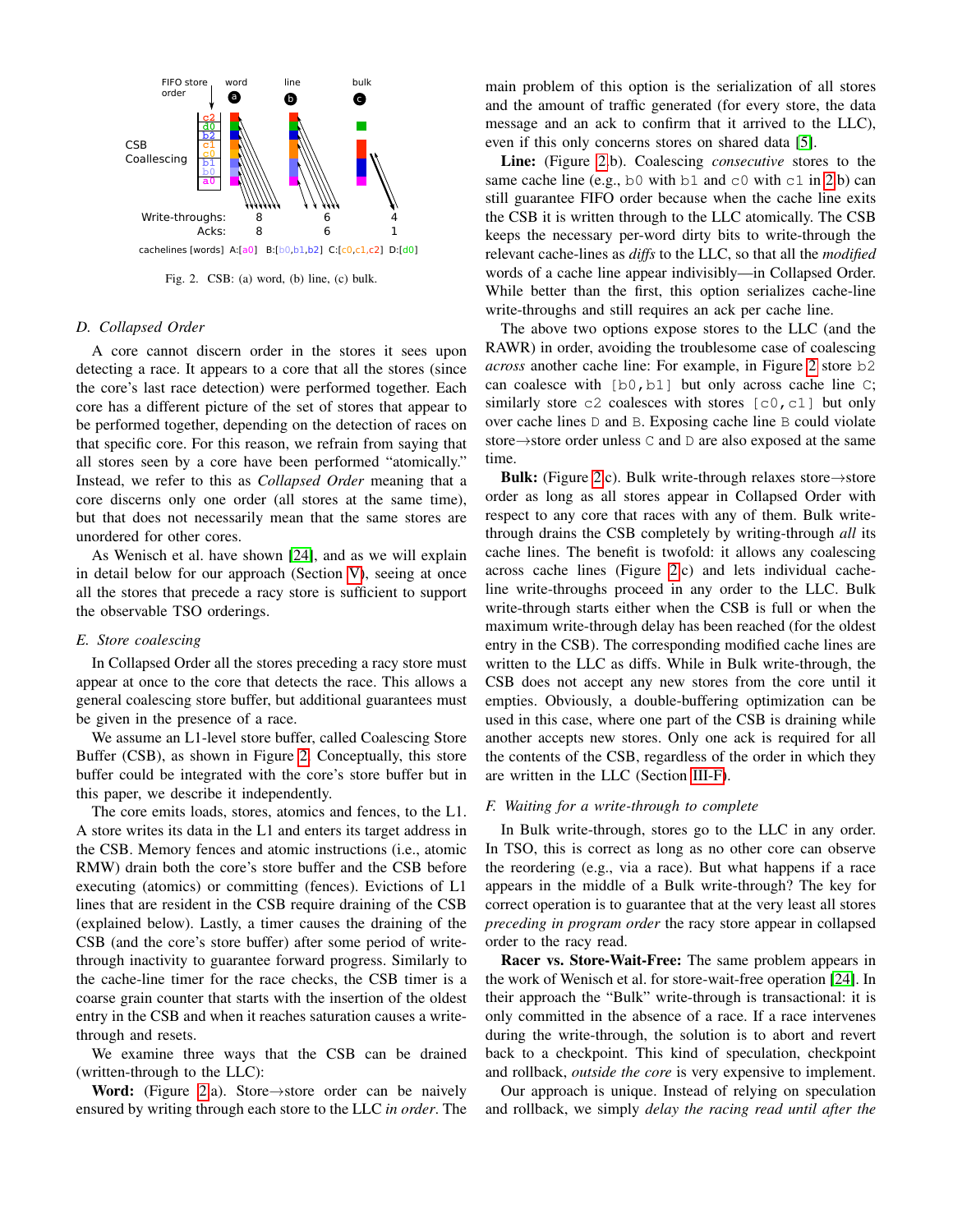

<span id="page-5-1"></span>Fig. 3. WT completion upon detecting a race. A core detecting a race in RAWR waits on outstanding write throughs.

*write-through completes*. To do this we need to know: i) if a racy read races with a store in an ongoing Bulk write-through; and ii) how long to wait until the write-through completes. These two functions are handled by two helper structures, called Outstanding Store Owner (OSO) and Ack counter array (AckCtr), shown in Figure [3](#page-5-1) and explained below.

Outstanding-Store Owner (OSO): This structure ensures that races with a store that is part of a Bulk write-through are delayed until the write-through completes in the LLC. The key information supplied by OSO is the "owner" of a racy store.

The OSO is an array of signatures, one per core. The signatures encode the target addresses of a Bulk write-through. In other words, in contrast to the RAWR, a store's target address appears only in the row corresponding to its "owner" core (Figure [3.](#page-5-1)a). Because the OSO needs to track only the target addresses of a few out-of-order stores, its signatures are much smaller than RAWR's.

Write-throughs insert their target addresses in both the OSO and the RAWR at the same time. The order in which writethroughs update the OSO does not need to respect store→store order.

When a read reaches the LLC it first checks the RAWR for a race (Figure [3.](#page-5-1)b). If there is a race, the OSO is accessed to see if the race is part of a Bulk write-through from any core. All the rows of the OSO are accessed for a match (Figure [3.](#page-5-1)c). If there is no match, the read continues to the LLC. But if one is found, the read must *wait* for the "owner" of the Bulk writethrough to complete it. This is accomplished by sending the read to the AckCtr array. There, it waits the owner's AckCtr to signal that the write-through has completed (Figure [3.](#page-5-1)d).

Ack Counter array: The purpose of the AckCtr array is to determine when a Bulk write-trough has been performed: i.e., when all the cache lines are in the LLC. Bulk requires

only one ack, regardless of how many cache lines are writtenthrough to the LLC. This is done with a *per core* counter "AckCtr" (Figure [3\)](#page-5-1). Each cache line that is written to the LLC adds a number to the AckCtr. If there are *N* cache lines to be written, the first one that leaves the CSB adds *N* − 1:  $AckCtr+ = (N-1)$ . The rest  $N-1$  cache lines, add  $-1$  (each) to the counter. Figure [3.](#page-5-1)a shows, next to the cache lines a,b, c, the numbers that are added to core0 AckCtr: (3-1) for a, (-1) for b, and (-1) for c. No mater which order, when all the cache lines are written to the LLC, the counter goes to 0. At this point a single ack is returned to the CSB, and any read requests waiting on this counter are released to go to the LLC (Figure [3.](#page-5-1)e).

Deadlock: The design of Racer guarantees that there are no resource cycles that can deadlock the system. In particular, the draining (write-through) of a CSB cannot be aborted or stalled by actions of another core and it is always guaranteed to complete. In fact, we make sure that CSBs drain even without any activity by using the timer mechanism. Delaying loads in the AckCtr array (until write-throughs complete) also does not create any cycle in the system. A load can only be delayed by a *committed store* of another core, thus no cycle is formed between cores. Finally, limited buffering space in an AckCtr array for queuing reads is also not an issue: when buffering space is exhausted, loads are NACKed back to their MSHR. Thus, in contrast to other approaches (e.g., Wenisch et al. [\[24\]](#page-12-7)), we are not plagued by deadlock conditions that require additional complexity and effort to resolve.

Evictions: Eviction of dirty cache lines (that have not been written-through yet) drain the CSB: for the Word and Line options they drain in order all the stores that precede them in the CSB; for Bulk write-through an eviction of any cache line in the CSB drains the whole CSB.

#### <span id="page-5-0"></span>*G. Multi-banked LLC*

The description so far focuses on monolithic RAWR and OSO structures. However, many multicores are tiled (the LLC is distributed in banks to the tiles) or have a NUCA architecture (e.g., such as the recent Sparc M7[\[49\]](#page-12-32)). In such cases, we assume that the RAWR and OSO are also banked and distributed along with the LLC. Each RAWR and OSO bank is responsible for the blocks that map to their corresponding (local) LLC bank. The AckCtr array is replicated in all banks, i.e., each OSO bank has its own AckCtr array.

In this scenario we need to guarantee that:

- distributed RAWR: When a race is detected the clearing of the core's signature (distributed in RAWR banks) happens globally, before the response to the racy access is returned. The bank where the race is detected sends a message to all other banks to clear their part of the signature and waits for confirmation before replying to the racy access. No coordination is needed with respect to stores that can modify the signature in other banks (see the discussion in Section [V\)](#page-6-0).
- distributed OSO: A *Distributed Bulk write-through* must complete in all banks before allowing the detection of a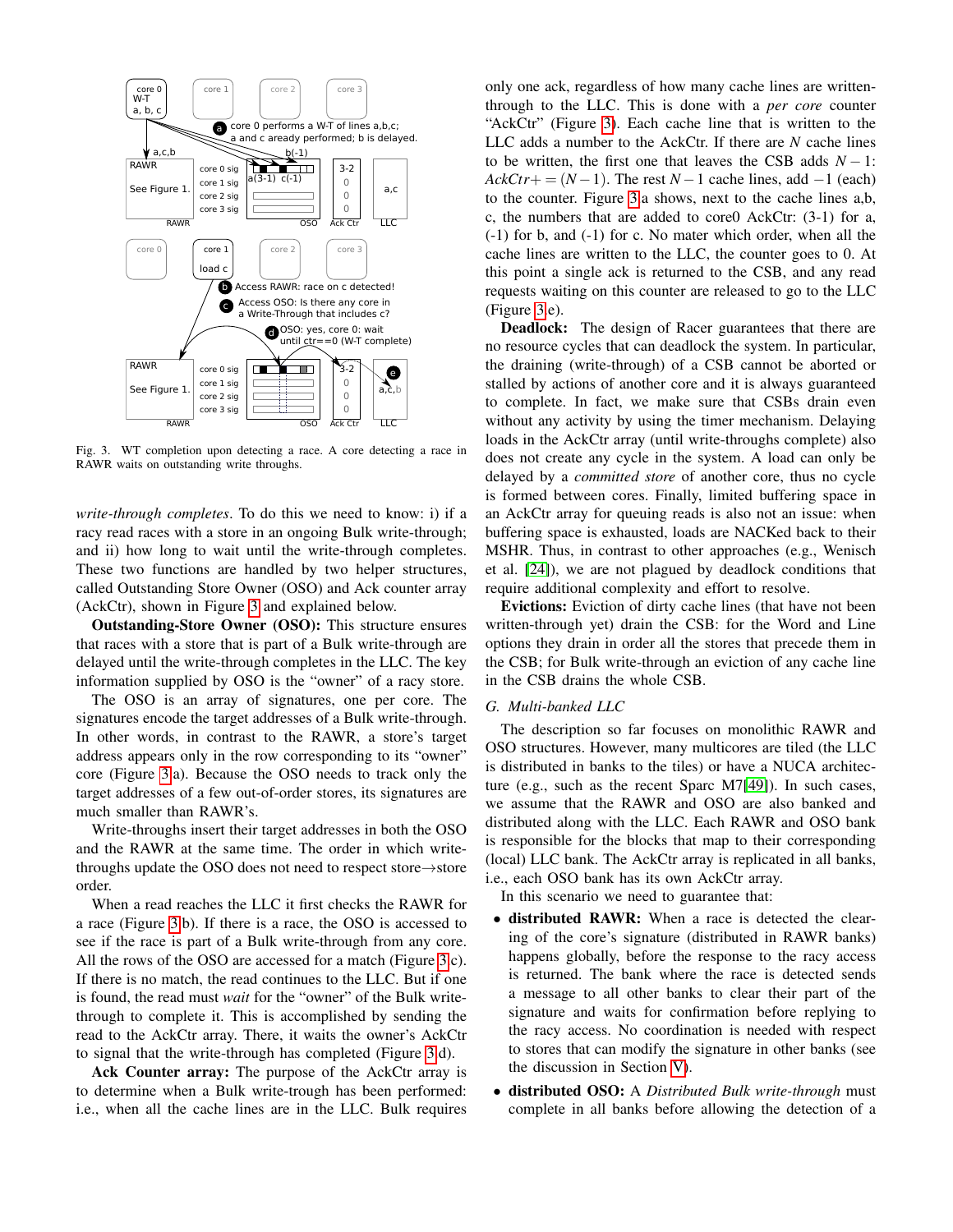race to proceed. This is enforced by extending the Ack protocol (Section [III-E\)](#page-4-0) into a two-phase protocol. As in (Figure [3\)](#page-5-1) a racy read that hits in an OSO bank is delayed until the bank's AckCtr reaches 0. However, write-throughs can go to different banks which means that no single AckCtr sums up to 0. To resolve this problem, all the banks send their acks to a single bank and wait a confirmation for the global completion of the write-through. The bank selected to collect the acks is determined by the first cacheline that is written-through by the CSB. The AckCtr in this bank reaches 0 when all the write-throughs complete. At that point it will notify all other waiting OSO banks to erase their signature and zero their AckCtr, thereby releasing also the racy read to proceed to the LLC.

While the above distributed RAWR and OSO protocols imply broadcasts, we note that the messages exchanged in these protocols carry very little information. In fact, they carry only the *function* and the *core ID* for which the function is to be performed. There is no memory address nor any other kind of information and are only *four* functions: Clear-Signature(core) and its ack(core) for the RAWR protocol and WT-ack(core) and Bulk-complete(core) for the OSO protocol. This means that the distributed RAWR and OSO protocols can be easily implemented using a number of *Global lines* based on the work of Oh et al. [\[50\]](#page-12-33), Beckmann and Wood [\[51\]](#page-12-34), Chang et al. [\[52\]](#page-12-35) and Krishna et al. [\[53\]](#page-12-36), instead of injecting messages in the on-chip network. At most  $(4 \times \text{#cores})$  global lines are needed, however a much smaller number of multiplexed lines can be used in large multicores.

## <span id="page-6-1"></span>IV. EXPEDITING RACE DETECTION WITH PREDICTION

Without a priori knowledge of synchronization in a program, race detection can be delayed in two ways: i) stores can be delayed in the CSB and ii) loads can be prevented form reaching the RAWR by not self-invalidating. Similar delays for loads and stores exist in other approaches, for example when "leases" [\[34\]](#page-12-17) or "expirations" [\[14\]](#page-11-13), [\[8\]](#page-11-7) are employed in timestamp protocols. The benefit of Racer is that it detects races and can build on its own knowledge of the program's synchronization.

Expediting acquires with prediction. The policy of limiting the hits to a cache line [\[33\]](#page-12-16), [\[14\]](#page-11-13) is straightforward, but in our experience—can lead to excessive traffic for common idioms such as waiting on barriers. A typical solution would be to implement back-off in software, but that again sets (soft) requirements to software. Our contribution here is to optimize this situation with *instruction-based* prediction. Detecting a load that races (unless it is a spurious race) is a strong indication that we have discovered an acquire synchronization point. We mark this in a small table (e.g., 16 entries for the evaluation) after a few successful race detections (confidence). The next time this load accesses the L1, it immediately invalidates the accessed cache line and proceeds to the LLC and the RAWR. Acquire prediction is a *hint* and does not affect correctness.



<span id="page-6-2"></span>Fig. 4. Dekker's algorithm cannot be run with an SI-Cache (and without detecting WAR and WAW races)

Expediting releases with prediction. Symmetrically to predicting which loads are acquires, we predict which stores are releases. The goal is to drain the CSB and expedite making the buffered stores visible to the other cores, similarly to QuickRelease, proposed by Hechtman et al. but for *explicit* releases in GPUs [\[9\]](#page-11-8). To predict a release we rely on the prediction of acquires. A store, following a predicted acquire, that matches the latest target address of the predicted acquire, is marked as a predicted release. We use a small buffer (e.g., four entries in the evaluation) for address matching between the last few predicted acquires and ensuing stores, and keep the resulting release predictions in separate small table (16 entries). Again, release prediction is a *hint* and does not affect correctness.

## V. RACER AND CONSISTENCY MODELS

<span id="page-6-0"></span>SC. SC requires load→load, load→store, store→load, and store→store orders. Both the store-buffer and the SI-cache reorder loads and violate store→load required by SC. The store-buffer is well known to violate this order by delaying stores but letting loads proceed. The SI-cache violates this order by supplying loads with values existing prior to the latest memory write (explained below and in Figure [5\)](#page-7-0).

Consider for example Dekker's algorithm shown in Figure [4.](#page-6-2) Assume that we have no store-buffer. Just the existence of the SI-cache is enough to violate the store→load. In both cores, loads bypass stores because they hit on stale copies that were loaded prior to the stores.

TSO. TSO relaxes store→load because of the store buffer. The two main challenges that we address in this paper is how to efficiently maintain load→load and store→store orders in an *incoherent* system without core-to-core communication (strict request-response to the LLC). While TSO does not permit load→load and store→store reorderings, these matter only if the reordering can be observed by another core [\[33\]](#page-12-16), [\[23\]](#page-12-6), [\[24\]](#page-12-7)—as we show, this means that a race is involved.

*Store*→*load reorderings.* In the example of Figure [5,](#page-7-0) ld A bypasses st B in two different ways. Both are legal in TSO as the store→load order is not enforced. (Note that if  $A = B$ , then the correct program order is ensured in both cases.) In (a) the store is delayed by a write buffer and the load appears *earlier* even if in program order it trails the store. (The delay of the store also causes core1:ld not to see the new value.) In (b) the core1:ld hits a cached copy (that is not invalidated by core0:st A) and therefore it *appears* before core1:st. Concerning reordering, the effects of a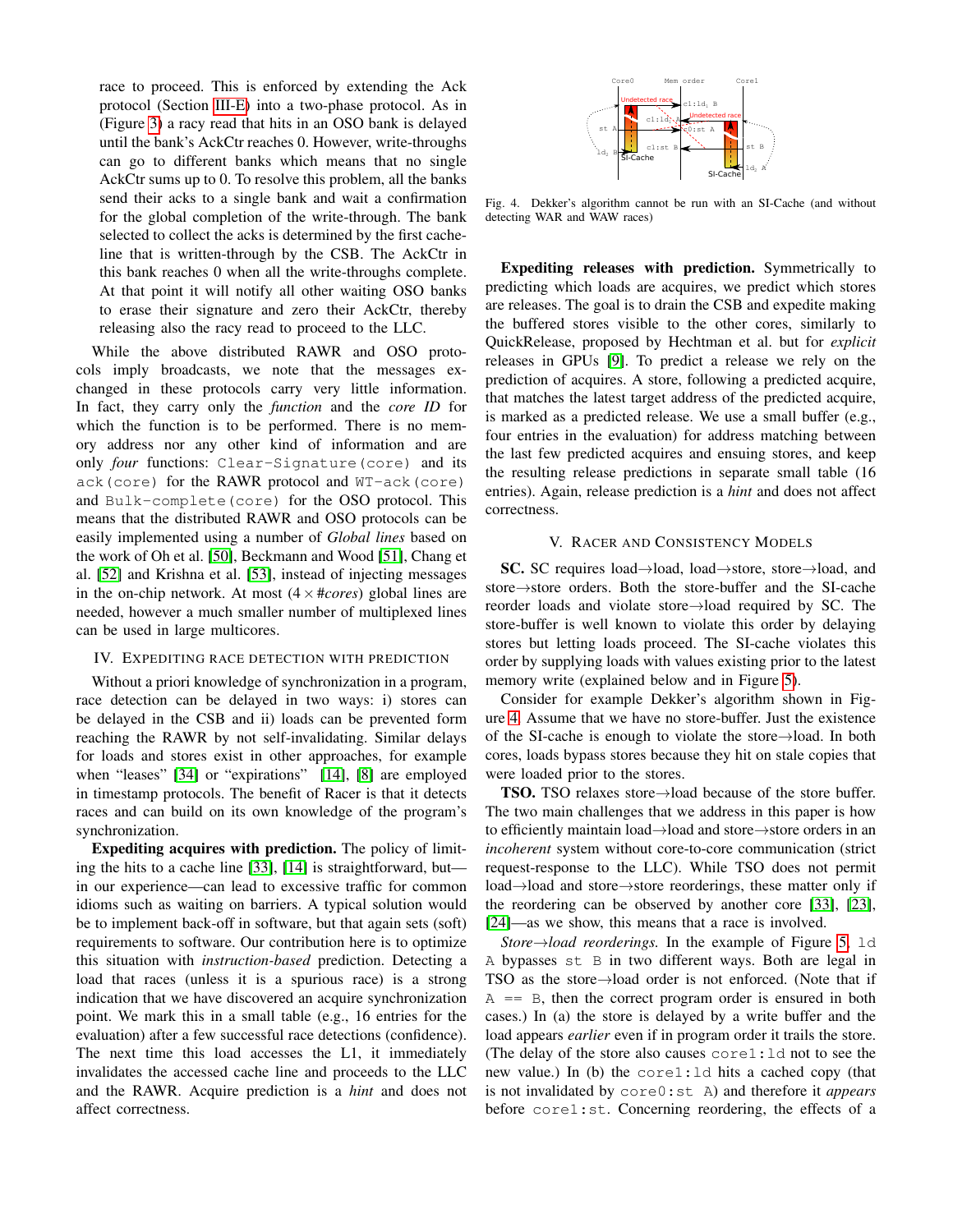

<span id="page-7-0"></span>Fig. 5. Store→load reorderings with a store buffer or an SI-cache



<span id="page-7-1"></span>Fig. 6. Load→load reorderings with an SI-cache. A ld bypasses a ld by hitting in the cache (a and b). The reordering, however, does not matter as, regardless of the order, each load would read the same value (version). A race involving ld A prevents the reordering by either self-invalidating the cache (c), or by squashing speculative execution that allows ld B to overtake ld  $A$   $(d)$ .

write-buffer and a non-invalidated-cache are indistinguishable. The effect is that loads move "up" and stores "down." As a result, the combination of a write-buffer and a non-invalidatedcache *cannot* violate the load→store order but can only make the load and the store to happen further away.

*Racer Load*→*load reorderings.* Load→load reordering occurs when loads hit cached data as shown in Figure [6.](#page-7-1) The same benign reordering is also implied in TSO-CC [\[33\]](#page-12-16).<sup>[4](#page-7-2)</sup>. In our case, we specifically enforce order only upon detecting a race.

The reasoning is the following. Assume two loads shown in Figure [6.](#page-7-1) There are three cases that allow reordering: 1) both loads hit in the cache (Figure [6.](#page-7-1)a and Figure [6.](#page-7-1)b), 2) only the second hits (Figure [6.](#page-7-1)c), 3) both miss but get reordered in the network (Figure [6.](#page-7-1)d). First, if both loads hit the cache (Figure [6.](#page-7-1)a) the reordering is benign, since in any order they would obtain the same value for A and B respectively (more precisely the same version of A and B). The same is true if  $\text{Id}$ A misses and goes to the LLC. If there is no race involved then this load "sees" no new value (version), therefore this reordering is also benign. However, if one of them races, and in particular the earlier load  $(1d \nA)$  that is overtaken by the later load (ld B), the SI caused by its race will prevent the reordering: the race will force the latter load to miss and access the LLC.

*ILP load*→*load reorderings.* More broadly, the issue is how Racer treats load→load reorderings that are sourced in out-of-



<span id="page-7-3"></span>Fig. 7. ILP reorderings

order execution in ILP cores. In the case shown in Figure [6.](#page-7-1)d both loads miss and get reordered (e.g., in the network). However, this reordering must have its source in ILP, as loads "*block*" for their data response. In other words, 1d B must be speculative and out-of-order with respect to  $\text{Id}$  A and cannot commit unless ld A receives its response and commits. Since we detect a race on ld A this means that the value that ld B read, even from the LLC, may be incorrect and  $\text{Id}$  B must be squashed and reissued.

The key here is that as long as the reordering of  $1d$  B with respect to  $1d$  A cannot be observed, it is allowed—see an extensive discussion by Gniady et al. [\[23\]](#page-12-6) and examples of real implementations [\[54\]](#page-12-37). In our case, the reordering can only be observed with a pair of stores writing new values on the addresses of the reordered loads. Figure [7.](#page-7-3)a shows possible cases of stores interacting with a reordered load→load: Clearly if both stores happen *after* the reorder window (st3) reordering cannot be observed as the loads do not see any new values. If both stores happen *before* the reordering, the loads see their new values regardless of order and the reordering cannot be observed. In this case it would be ld B that detects the race, self-invalidates and lets ld A see its new value. The critical case is when st A happens *during* the reorder window. There is no guarantee where 1d B will fall, if it will see its new value, or even if it sees a correct value (i.e., the last before st A). Thus, when ld A detects a race, it squashes the execution ld B that followed but *possibly incorrectly* performed earlier. The invariant in our approach is that a load is not allowed to bypass an earlier load that races.

Figure [7.](#page-7-3)b shows the duality with store→store reorderings discussed in Section [III-E.](#page-4-0) Again, store reordering can be observed by a pair of loads only if the racing load  $(\text{Id A})$ happens in the reorder window. The difference between loadload and store-store reorderings is in the way we manage the uncovering of the reordering. We do not stop stores from falling in a load-load reorder window, therefore we must squash the out-of-order load when this happens (the ILP core provides this mechanism for free). In contrast, we stall loads in the LLC when they fall in a store-store reorder window. This asymmetry (only loads can stall but never the stores) is what guarantees absence of deadlock in Racer.

*Store*→*store reorderings.* Store→store reordering in TSO was shown by Wenisch et al. [\[24\]](#page-12-7). They show significant benefits from relaxing local store order in coarser regions

<span id="page-7-2"></span> ${}^{4}E.g.,$  a cached block can be used for a number of times before being self-invalidated to check for new values, at which point load→load order is enforced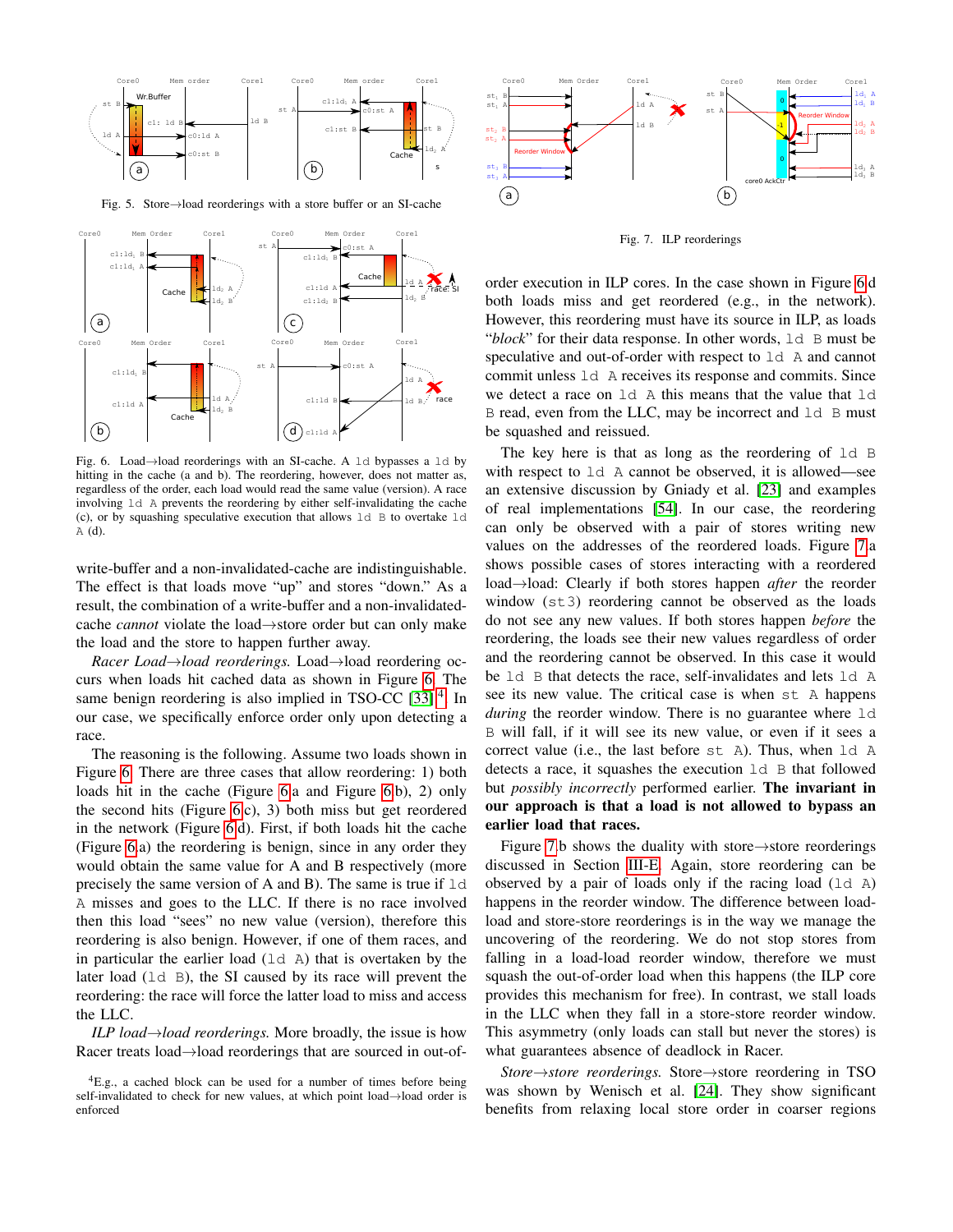of stores that appear atomic. Their mechanism referred to as Atomic Sequence Ordering (ASO), dynamically creates atomic sequences of stores delineated by the appearance of fences (for TSO) and RMW atomics in the instruction stream. However, races are handled as *disruptions* in the atomic commit of a store sequence, causing an abort. Unfortunately, this demands rollback and replay and of course the all the cost of the corresponding checkpointing mechanisms, including processor state, registers, TLB state, and speculative state in the L1 cache [\[24\]](#page-12-7).

The fundamental improvement that we provide over the work of Wenisch et al. is that we provide similar store ordering flexibility but with much less complexity and *without speculation*. The key difference is in the way we treat races: instead of aborting an atomic store sequence on a race, we stall the racing read on the core's AckCtr until (at least) earlier stores (to the store participating in the race) appear performed in Collapsed Order to the racing core. In addition, stores in our case never cause write-misses as they never lack permission to write in the L1. Without needing to resort to speculation and rollback we thus achieve the benefits of the Scalable Store Buffer [\[24\]](#page-12-7) which maintains speculative stores in the L1. Thus, Racer naturally incorporates store-wait-free behavior (reordering of stores subject to synchronization constraints) with very low complexity.

Atomics. Atomic operations are the only operations that require coherence, i.e., guarantee the SWMR invariant. They cannot read an obsolete value, and therefore they should always bypass the L1 cache. At the same time, atomics need to guarantee atomicity in their load and store operations. For this, the LLC block that is read by an atomic operation must remain locked until the write is performed. Atomics perform a write-through to the LLC, once they modify the data. The write-through unlocks the block in the LLC.

Regarding reordering, RMW atomics that are composed by reads and writes, must also ensure load→load and store→store. Therefore, if the load conflicts, a self-invalidation operation must be performed in the cache of the requesting core. Similarly, before the atomic write-through is performed, all previous writes by that core should have been performed (or perform in Collapsed Order with the atomic write). The write-through of the atomics also inserts its address in the RAWR.

Thread migration. Racer is impervious to thread migration as the RAWR tracks writes not seen by other cores independent of which thread runs on them. If a thread migrates to another core (after draining its CSB by the OS), the new core may not "have seen" all the thread's writes. The resulting races with the thread's own writes cause self-invalidation and refetch of the thread's data in the new cache. On the other hand, the migrating thread may find the previous thread's conflicting write in its new cache without going through the RAWR. That is correct as the previous thread also drained its CSB before departing the core and all its writes (prior to and including the conflict) are visible to the migrating thread.

TABLE II SYSTEM CONFIGURATION.

<span id="page-8-0"></span>

| Parameter                   | Value                            |  |  |  |  |
|-----------------------------|----------------------------------|--|--|--|--|
| Processor frequency         | $3.0$ GHz                        |  |  |  |  |
| Block size / page size      | 64 bytes / 4KB                   |  |  |  |  |
| $CSB$ (# of MSHRs per core) | 64                               |  |  |  |  |
| Private L1 cache            | $32KB$ , 4-way                   |  |  |  |  |
| L1 cache access time        | 1 cycle                          |  |  |  |  |
| Shared L <sub>2</sub> cache | 512KB per bank, 16-way           |  |  |  |  |
| L2 cache access time        | Tag 6 cycles; tag+data 12 cycles |  |  |  |  |
| Memory access time          | 160 cycles                       |  |  |  |  |
| Network topology            | $2D$ mesh                        |  |  |  |  |
| Routing technique           | Deterministic X-Y                |  |  |  |  |
| Data / Control msg size     | $5/1$ flits                      |  |  |  |  |
| Switch-to-switch time       | 6 cycles                         |  |  |  |  |

### VI. EVALUATION

#### *A. Simulation environment.*

Our evaluation is performed for a chip multiprocessor comprised of 64 in-order cores. The multiprocessor is modeled with the cycle-accurate GEMS [\[55\]](#page-12-38) simulator, which offers a detailed timing model. GEMS is configured to use the GARNET [\[56\]](#page-12-39) interconnection network implementation. The energy consumption values of the different structures of the multiprocessors have been obtained with the CACTI 6.5 tool [\[57\]](#page-12-40), considering a 32nm process technology. Details of the simulated architecture are displayed in Table [II.](#page-8-0)

In our evaluation, we employ a wide variety of applications from the Splash2 suite [\[58\]](#page-12-41), with the standard inputs, and the PARSEC benchmark suite [\[59\]](#page-12-42), with the *simmedium* input, except *Fluidanimate* and *Streamcluster*, which use the *simsmall* input due to simulation-time constraints. We simulate the entire application, but collect statistics only during its parallel phase.

## *B. Results*

Synchronization detection accuracy. Data-race-free applications separate conflicting accesses by synchronization annotated in the code. Cache coherence protocols that implement an SC-for-DRF memory model must therefore self-invalidate the cache contents upon a synchronization operation with acquire semantics. However, in Racer, this synchronization is detected at runtime instead of statically annotated in the code. This can lead to less self-invalidation, for instance, when different cores execute critical sections protected by *different* locks.

Figure [8](#page-9-0) shows the impact of the run-time race detection with *Racer* compared to *Static* annotation. The graph plots the number of self-invalidated blocks caused by synchronization, normalized to the *Static* approach (*Blackscholes* and *Swaptions* do not have synchronization operations). For Racer, we evaluate five different configurations. The first one, *Racer-Perfect-Word* employs a perfect Bloom filter that tracks written words. The second one, *Racer-Perfect-Line* employs a perfect Bloom filter that tracks written memory lines. The three remaining bars employ Bulk signatures [\[25\]](#page-12-8) with 2048, 1024, and 512 bits per core. Since we model 64 cores, these sizes lead to RAWR structures of *16KB*, *8KB* and *4KB*, respectively, per LLC bank.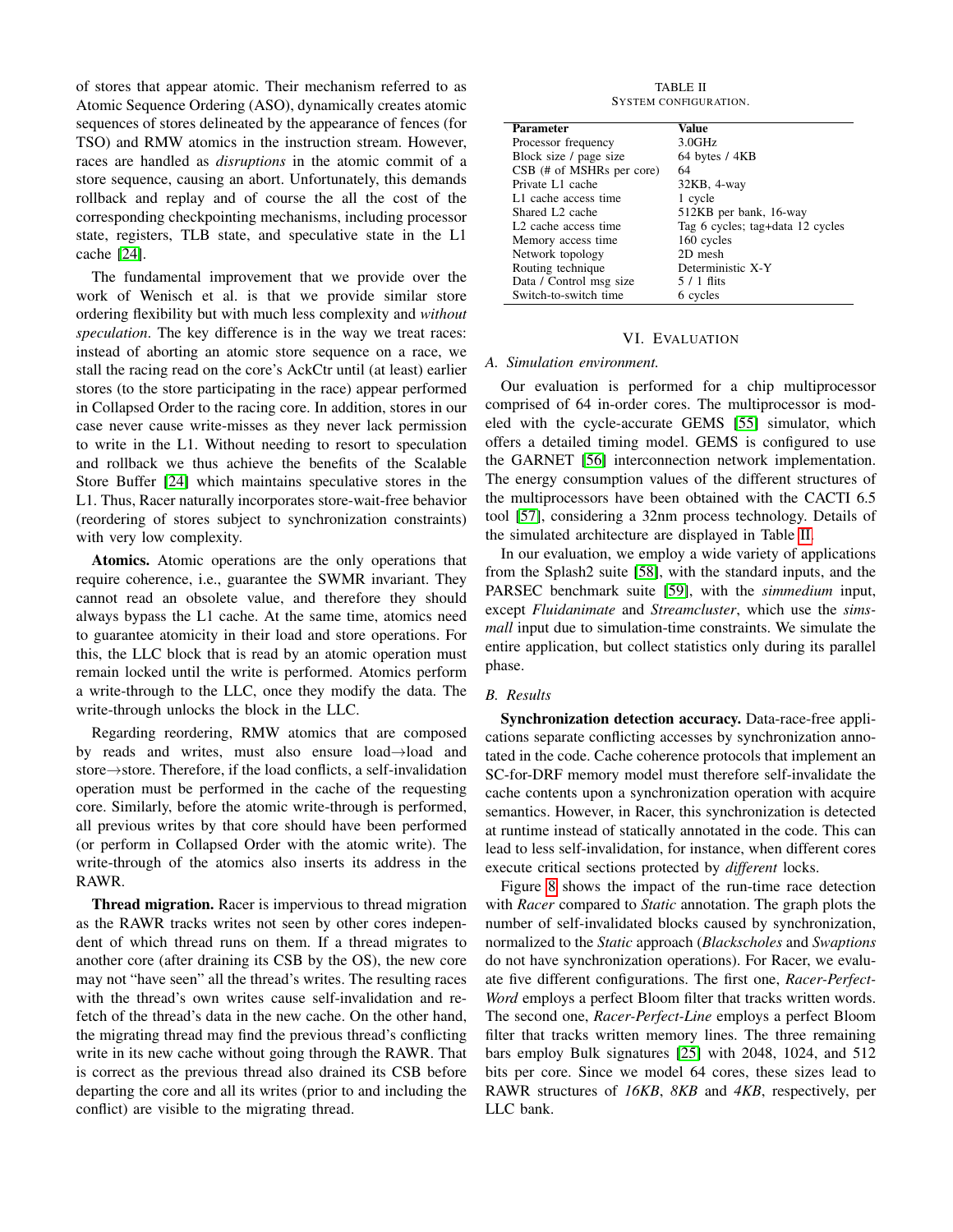

<span id="page-9-1"></span><span id="page-9-0"></span>Fig. 9. Normalized network traffic

The first two bars give an idea of the potential of the runtime race detection performed by Racer. *Racer-Perfect-Word* invalidates the cache contents only when a real RAW race occurs during execution. Clearly, static self-invalidation leads to a large number of self-invalidated blocks. *Racer-Perfect-Line* includes the self-invalidated blocks due to *false-sharing* in the RAWR. Only a few applications, such as *Cholesky* and *Ocean*, are significantly affected by false-sharing, so we do not evaluate the fine granularity option further (RAWR and OSO work at cache-line granularity and false sharing causes superfluous self-invalidations).

The smaller the size of the signature is, the more blocks self-invalidate as a result of aliasing in the signature. We consider that a 16KB RAWR offers good trade-off between area and performance, reducing self-invalidations by 51.0% with respect to a static approach. Therefore, for the remaining of the evaluation we employ 16KB RAWRs.

Store-wait-free Effects. Stores in Racer write directly in L1 since they do not require write permission. The new value is however only visible to the local core until it is written-through to the LLC. During that time subsequent store operation to the same block can coalesce. In release consistency protocols such as VIPS-M [\[5\]](#page-11-4) or QuickRelease [\[9\]](#page-11-8) release operations are annotated in the code. Therefore, coalescing can be performed freely until a release operation is found. In Racer, each store can potentially be a release operation and coalescing in limited. In Section [III-E,](#page-4-0) we propose several techniques to perform coalescing without violating store ordering as seen by other cores.

Figure [9](#page-9-1) plots the traffic generated by the Racer's coalescing techniques normalized to the traffic generated by the *Static* case: a RC protocol with annotated acquire and release operations, inspired by VIPS-M. Traffic is split in four categories: i) all traffic generated by write-throughs of shared store operations; ii) data messages as a consequence of cache misses; iii) traffic generated by write-backs of private dirty data; iv) all control messages (aggregated). This section focus on the first category, where the statically annotated releases represent the ideal case.

Performing a write-through on every store operation (*Racer-Word*) can cause a large amount of traffic. Coalescing consecutive store operations to the same memory line (*Racer-Line*) reduces the traffic to acceptable levels for applications with high store spatial locality. However, some applications such as *Cholesky*, *FFT*, and *Radix* still require more sophisticated techniques. *Racer-Bulk* reduces the traffic due to writethroughs for these applications. By avoiding also unnecessary self-invalidations, the total traffic of *Racer-Bulk* is reduced by 20.1% compared to a static approach.

Write-through and Check-race Delay Effect. Figure [10](#page-10-0) shows the effect in both execution time and network traffic of two design decisions in Racer: maximum write-through delay (left) and maximum check-race delay (right). We have tested several delay values from 50 cycles to 20000 cycles. The more frequent we perform the write-through or the checkrace the more network traffic is generated by the coherence protocol. That is why we normalize network traffic to our more aggressive configuration (50 cycles). This extra traffic can increase network contention and therefore impact performance, as shown for low delay values. On the other hand, delaying the write-through or the check-race up to a large amount of cycles leads to slow propagation of new values for synchronization variables. This means, for instance, that a thread waiting to acquire a lock may wait for more time than necessary, e.g. when the lock is actually free.

Our analysis shows that delay values between 500 cycles and 2000 cycles achieve the best performance without generating a significant amount of traffic overhead with respect to the configuration with lowest traffic requirements but also with worst performance (20000 cycles). Based on this numbers, we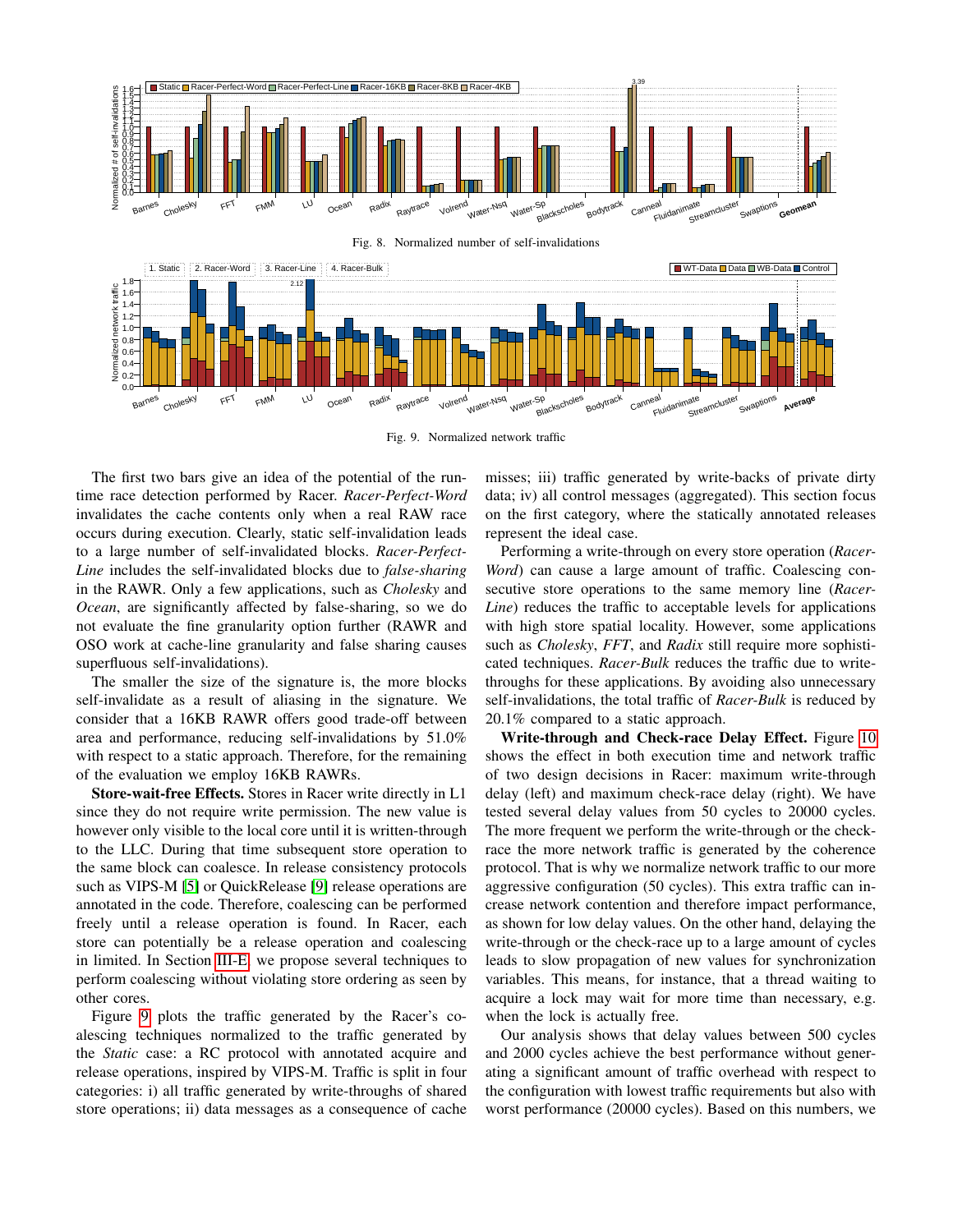

<span id="page-10-0"></span>Fig. 10. Effect of write-through and check-race delays

choose to force a write-through when a block has been locally written in L1 for 1000 cycles and we issue a check-race when a block has been in the L1 for 1000 cycles.

Performance. Having analyzed the impact of the RAWR size, the store coalescing approaches, and the delay of writethrough and check-race events, this section focuses on the performance advantages of Racer and its prediction policy. Figure [11](#page-11-16) shows the execution time of the applications for five different protocols: a directory protocol with *MESI* states that guarantees SC; a directory protocol that guarantees TSO (*MESI-TSO*) as described by Culler et al. [\[60\]](#page-12-43), i.e., that allows load operations to bypass store operations; a protocol that guarantees SC-for-DRF exposing synchronization to the hardware (VIPS-M); Racer with a 16KB RAWR and Bulk coalescing; and Racer enhanced with race-detection prediction. Results are normalized to *MESI*.

The relaxed store→load order in *MESI-TSO* enables performance improvements of 12.5%. Statically exposing synchronization to hardware (VIPS-M) can benefit some applications, but some others like *Fluidanimate* or *Canneal* experience dramatic slow-downs compared to write-invalidation in *MESI*. Run-time race detection can considerably reduce execution time in the applications where the overhead of static selfinvalidation is significant. For example, *Fluidanimate* employs a large amount of locks which require self-invalidation in *VIPS-M* on each acquire, but in *Racer* they do not selfinvalidate if they are to different lock variables. A similar case happens in *Canneal* with atomic operations. In other applications such as *Barnes*, *FMM*, and *Streamcluster*, *Racer* performs worse than *VIPS-M*. In these applications a low value (e.g., 50 cycles) for the delay write-through in *Racer* performs better than the selected 1000 cycles threshold. This applications will benefit from the prediction mechanism. Overall, *Racer* helped with prediction (*Racer-Hint*) is able to achieve similar performance as a non-scalable *MESI-TSO* protocol and better performance than *VIPS-M*, while also providing stronger consistency.

Energy consumption. We measure the energy consumption of the evaluated protocols (Figure [12\)](#page-11-17). We normalize again to *MESI*, and we account for the consumption of the TLBs, L1 caches, network, LLC, and RAWR+OSO. First, the use of virtual caches in request-response protocols based on selfinvalidation can mitigate the energy consumption of the TLB, since it is only accessed on L1 misses [\[6\]](#page-11-5). Second, the network traffic and LLC accesses are reduced compared to protocols that expose synchronization to hardware, since the number of invalidated blocks, and consequently, L1 misses is reduced. All in all, *Racer* improves energy consumption by 21.5% compared to *MESI* and by 3.5% compared to *VIPS-M*. *Racer-Hint* allows the use of larger leases for blocks cached in L1 and stores performed in the L1, without sacrificing performance, and therefore, traffic and LLC accesses are further reduced, thus reducing the overall energy consumption (26.4% compared to *MESI* and 9.5% compared to *VIPS-M*).

## *C. Area considerations and scalability.*

Racer adds two main structures to guarantee store order (OSO) and to detect races (RAWR). OSO employs a counter and a small bloom filter per core. The counter needs to account for the number of acks received, whose maximum and minimum is bounded by the maximum number of writethrough blocks in a Bulk operation (number of MSHRs). Therefore we require  $log_2(64 \times 2) = 7bits$ . The size of the bloom filters in OSO is 128 bits. This gives an area of approximately 1KB. On the other hand the (evaluated) size of the RAWR is 16KB. The prediction structures and the self-invalidation counters in Racer are very small compared to these structures acounting for less than 1KB, so the area required for a 64-core system is less than 18KB per node. Considering  $1 \times$  coverage for L1 caches, as assumed in this evaluation, the size of a directory cache (64 bits per directory entry) is 6.1KB per node (12.2KB for  $2 \times$  coverage).

While, in this specific case, Racer's area is larger (but in the same vicinity) than a typical directory cache, Racer's advantage lies in *scalability*. The argument is directly analogous to the argument made for TagLess Directories [\[28\]](#page-12-11) that use a similar signature-based organization but replicate the functionality of a directory (explicit invalidation and indirection). In short, as in [\[28\]](#page-12-11), the *total* size of the RAWR (aggregate capacity of all banks) increases linearly with the number of cores, keeping a constant *expected number of false-positive bits* (in contrast to a typical *full-map* directory that increases quadratically). This means that in a distributed RAWR (one bank/core), the size of RAWR bank remains *constant*. As the number of cores doubles, the width of the RAWR bank is *halved*, keeping the total signature (across all banks) constant and therefore, maintaining its accuracy. Only when the width of a RAWR bank becomes very small its hashing efficiency degrades at which point the total signature must be increased. See [\[28\]](#page-12-11) for a model and an extensive analysis of the scaling of signatures.

#### VII. CONCLUSIONS

In this paper we propose an alternative approach to TSO relying on *simple* coherence mechanisms found in SC-for-DRF coherence protocols: self-invalidation and buffered (coalesced) write-through. An SC-for-DRF protocol using these mechanisms requires software cooperation, and in particular, exposing program synchronization to the hardware. Unfortunately, this is not always possible, or easy, or complete. Our goal in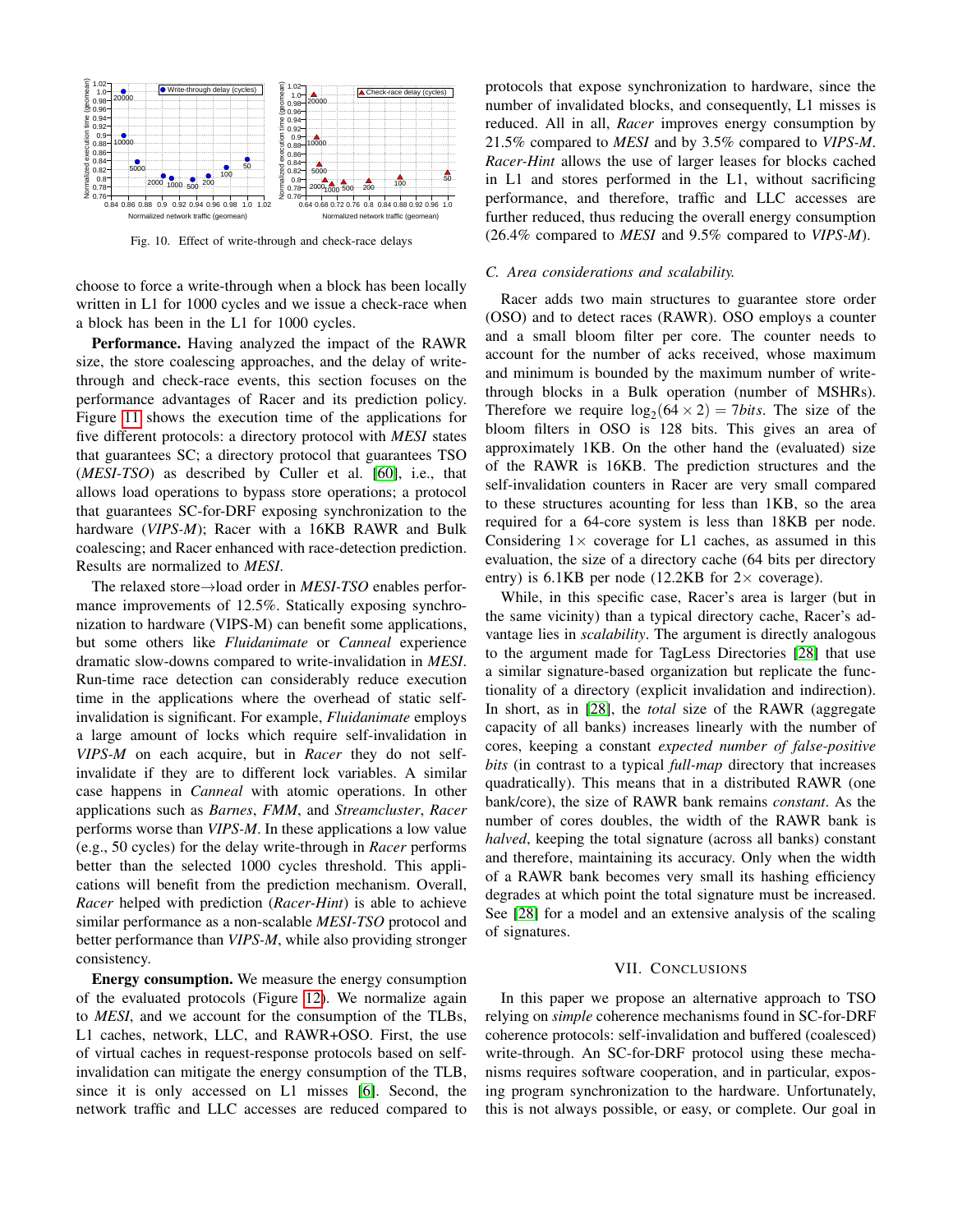

<span id="page-11-17"></span><span id="page-11-16"></span>Fig. 12. Normalized energy consumption

this work is to apply these mechanisms without any software involvement.

We achieve this by dynamically detecting read-after-write races in a program. The underlying concept is to equate detected races to release-acquire synchronization of the program. Thus, a detected acquire causes self-invalidation and a detected release must exhibit a valid TSO behavior.

Our approach melds the simplicity of the SC-for-DRF coherence mechanisms with a strong consistency model (TSO), but at the same time relaxes load→load and store→store orderings when these cannot be detected. It exceeds the performance of an SC-for-DRF coherence protocol driven by acquire-release annotations in the program, while at the same time lowers energy consumption in the cache hierarchy and network even further.

## ACKNOWLEDGMENT

This work has been jointly supported by the "Fundación" Séneca – Agencia de Ciencia y Tecnología de la Región de Murcia" under the project "Jóvenes Líderes en Investigación" 18956/JLI/13, the Spanish MINECO, as well as European Commission FEDER funds, under grant TIN2015-66972-C5- 3-R, and the Swedish VR (grant no. 621-2012-5332).

#### **REFERENCES**

- <span id="page-11-0"></span>[1] D. J. Sorin, M. D. Hill, and D. A. Wood, *A Primer on Memory Consistency and Cache Coherence*, ser. Synthesis Lectures on Computer Architecture, M. D. Hill, Ed. Morgan & Claypool Publishers, 2011.
- <span id="page-11-1"></span>[2] L. Lamport, "How to make a multiprocessor computer that correctly executes multiprocess programs," *IEEE Transactions on Computers (TC)*, vol. 28, no. 9, pp. 690–691, Sep. 1979.
- <span id="page-11-2"></span>[3] B. Choi, R. Komuravelli, H. Sung, R. Smolinski, N. Honarmand, S. V. Adve, V. S. Adve, N. P. Carter, and C.-T. Chou, "DeNovo: Rethinking the memory hierarchy for disciplined parallelism," in *20th Int'l Conf. on Parallel Architectures and Compilation Techniques (PACT)*, Oct. 2011, pp. 155–166.
- <span id="page-11-3"></span>[4] T. J. Ashby, P. Díaz, and M. Cintra, "Software-based cache coherence with hardware-assisted selective self-invalidations using bloom filters," *IEEE Transactions on Computers (TC)*, vol. 60, no. 4, pp. 472–483, Apr. 2011.
- <span id="page-11-4"></span>[5] A. Ros and S. Kaxiras, "Complexity-effective multicore coherence," in *21st Int'l Conf. on Parallel Architectures and Compilation Techniques (PACT)*, Sep. 2012, pp. 241–252.
- <span id="page-11-5"></span>[6] S. Kaxiras and A. Ros, "A new perspective for efficient virtual-cache coherence," in *40th Int'l Symp. on Computer Architecture (ISCA)*, Jun. 2013, pp. 535–547.
- <span id="page-11-6"></span>[7] H. Sung, R. Komuravelli, and S. V. Adve, "DeNovoND: Efficient hardware support for disciplined non-determinism," in *18th Int'l Conf. on Architectural Support for Programming Language and Operating Systems (ASPLOS)*, Mar. 2013, pp. 13–26.
- <span id="page-11-7"></span>[8] I. Singh, A. Shriraman, and W. W. L. Fung, "Cache coherence for gpu architectures," in *19th Int'l Symp. on High-Performance Computer Architecture (HPCA)*, Feb. 2013, pp. 578–590.
- <span id="page-11-8"></span>[9] B. A. Hechtman, S. Che, D. R. Hower, Y. Tian, B. M. Beckmann, M. D. Hill, S. K. Reinhardt, and D. A. Wood, "QuickRelease: A throughputoriented approach to release consistency on GPUs," in *20th Int'l Symp. on High-Performance Computer Architecture (HPCA)*, Feb. 2014, pp. 189–200.
- <span id="page-11-9"></span>[10] D. R. Hower, B. A. Hechtman, B. M. Beckmann, B. R. Gaster, M. D. Hill, S. K. Reinhardt, and D. A. Wood, "Heterogeneous-racefree memory models," in *14th Int'l Conf. on Architectural Support for Programming Language and Operating Systems (ASPLOS)*, Mar. 2014, pp. 427–440.
- <span id="page-11-10"></span>[11] A. Ros, M. Davari, and S. Kaxiras, "Hierarchical private/shared classification: the key to simple and efficient coherence for clustered cache hierarchies," in *21th Int'l Symp. on High-Performance Computer Architecture (HPCA)*, Feb. 2015, pp. 186–197.
- <span id="page-11-11"></span>[12] A. Ros and S. Kaxiras, "Callback: Efficient synchronization without invalidation with a directory just for spin-waiting," in *42nd Int'l Symp. on Computer Architecture (ISCA)*, Jun. 2015, pp. 427–438.
- <span id="page-11-12"></span>[13] H. Sung and S. V. Adve, "DeNovoSync: Efficient support for arbitrary synchronization without writer-initiated invalidations," in *15th Int'l Conf. on Architectural Support for Programming Language and Operating Systems (ASPLOS)*, Mar. 2015, pp. 545–559.
- <span id="page-11-13"></span>[14] M. Elver and V. Nagarajan, "RC3: Consistency directed cache coherence for x86-64 with RC extensions," in *24th Int'l Conf. on Parallel Architectures and Compilation Techniques (PACT)*, Oct. 2015, pp. 292–304.
- <span id="page-11-14"></span>[15] S. V. Adve and M. D. Hill, "Weak ordering – a new definition," in *17th Int'l Symp. on Computer Architecture (ISCA)*, Jun. 1990, pp. 2–14.
- <span id="page-11-15"></span>[16] ISO, *ISO/IEC 14882:2015 Information technology — Programming languages — C++*. International Organization for Standardization, 2015.